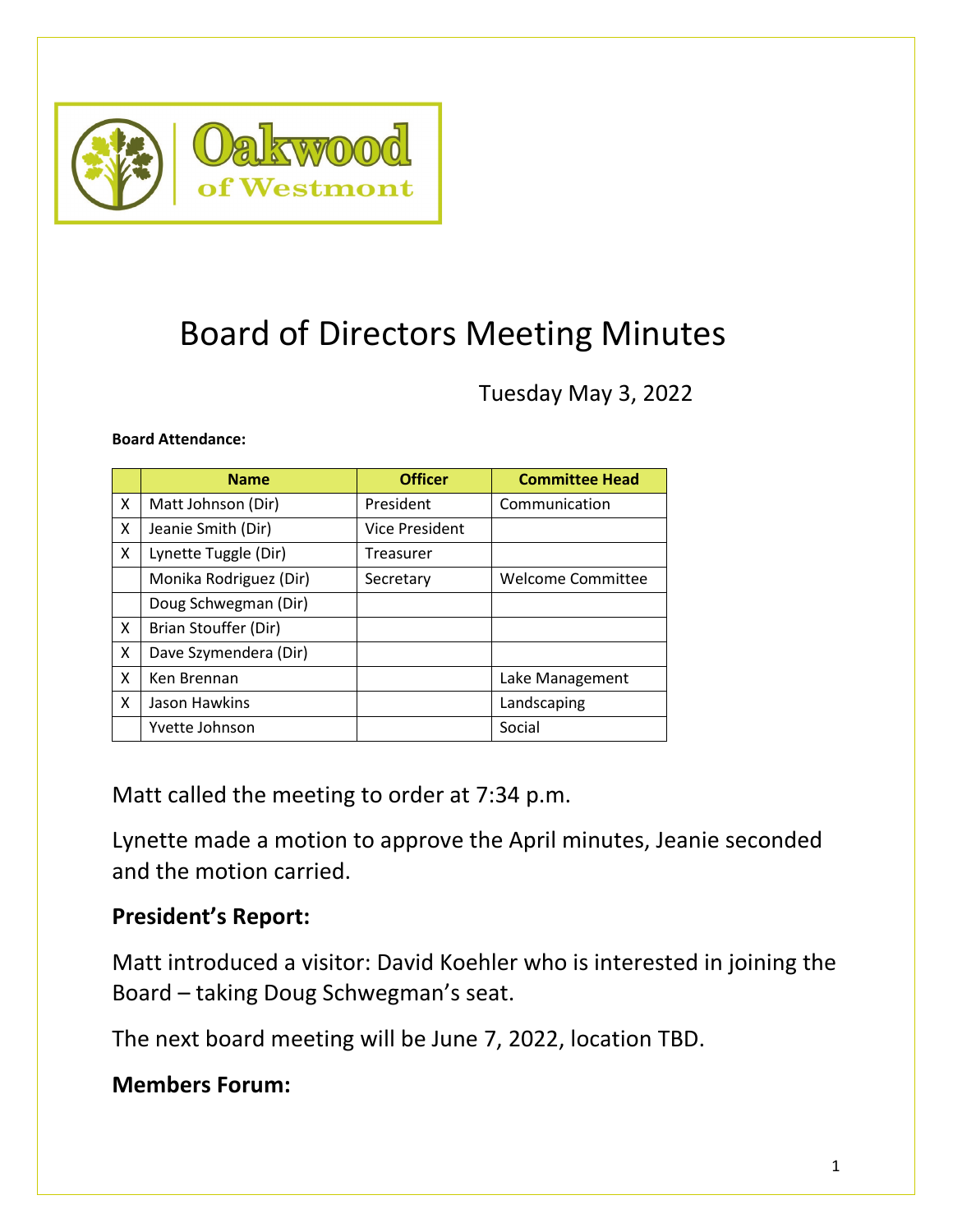Nothing to report.

# **Treasurer's Report**

Lynette provided the Board with electronic copies of statements prior to the meeting.

The current assessment invoices will be mailed May 4, 2022.

Lynette announced that she would not be running when her term is up next April 30. The Board should be looking for a replacement – even if the person does not use Quickbooks – it's easy to take a class at COD. Of course, if the Board finds a replacement this year, she would be happy to train and step down.

# **Committee Reports:**

# Lake Management Report

Ken gave a report and explanation about costs of previous dredging of the lake and the amount of work required to prepare and execute as it's a time-consuming effort.

Vito and Jessica Zebrauskas are willing to donate a tree and have it installed on the Eastern Shoreline. Ken will pick out the tree. Lynette noted that we are a not-for-profit corporation and she could provide a letter (to use for tax purposes) thanking them for their donation.

Spring Cleanup is May 7 from 10 am until noon.

Ken shared a 1980 report from Yvonne Wilfenger who was, at the time, the chairman of the Lake Maintenance Committee. She noted the shallowness of the lake and how the committee drafted a soil erosion ordinance that was passed by the Village Board on October 15, 1979 – a first for DuPage County. This ordinance is still in effect and developers need to abide by it.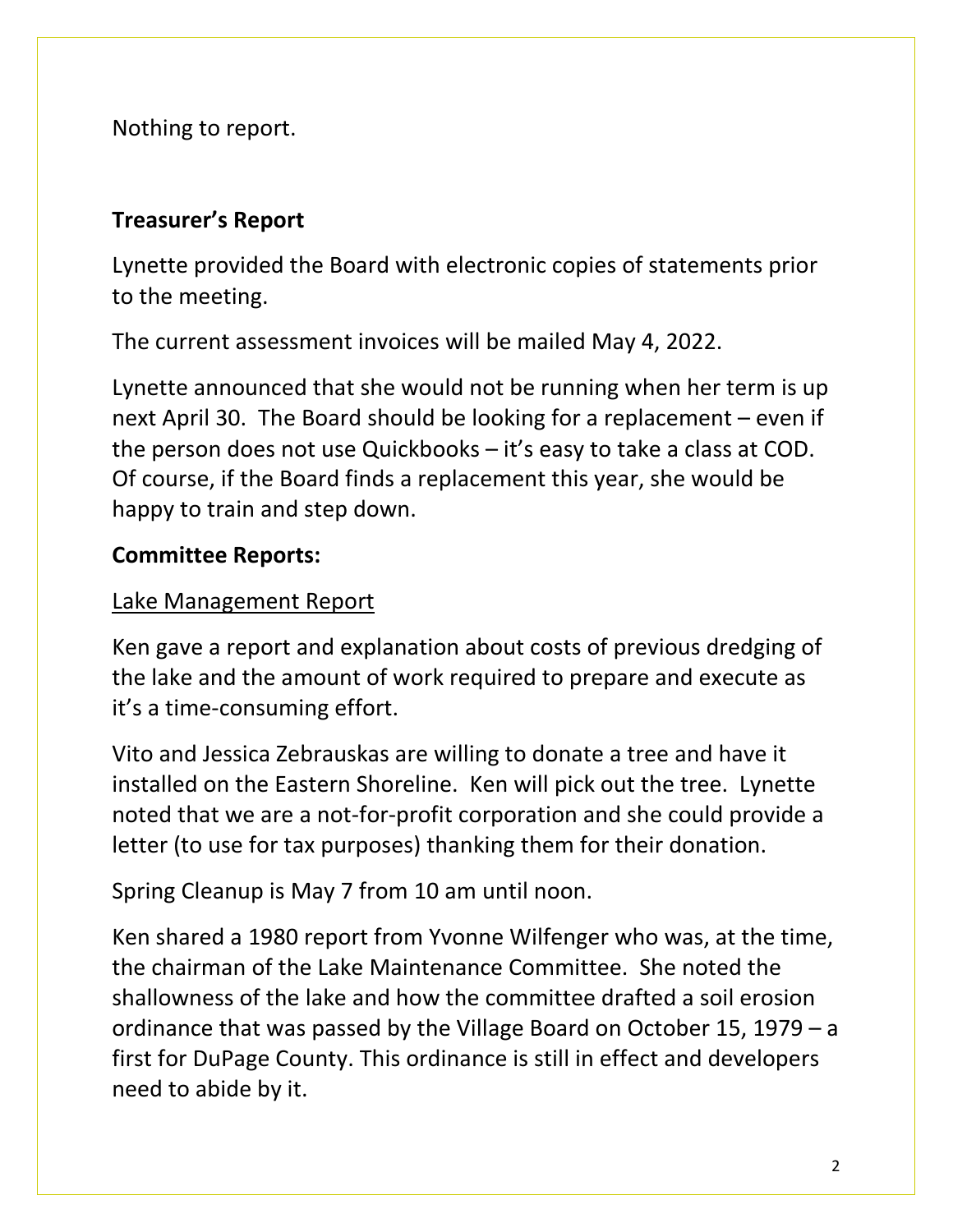Ken brought up the illegal pier and the landscaping truck which drives and parks on our property. Matt said he would reach out to the owners. The one with the landscaping truck problem also has a collapsing fence and a sump pump which ejects onto our property.

### Landscape Committee Report

Jason stated that he has planted several trees. The five free trees he planted at the east side of the North Entrance are small.

Planting day is May 21 – meet at the beach

### Social Committee Report

There was a good turnout for the Easter egg hunt.

The Annual Board Meeting at the high school went well.

Communications Committee Report

The Oak Leaf will be printed in June. Articles need to be in by June 17.

The directory forms were printed and folded to be included with the assessment invoices. Matt is trying to establish electronic forms.

#### Welcoming Committee Report

Monika was absent. There was no report.

# **Old Business**

#### Willowcrest Development Proposal

John Simpson of the townhome homeowners met about the development. They are upset with the proposal.

The mailing last month about the proposal came from an association in Oak Brook, not Westmont.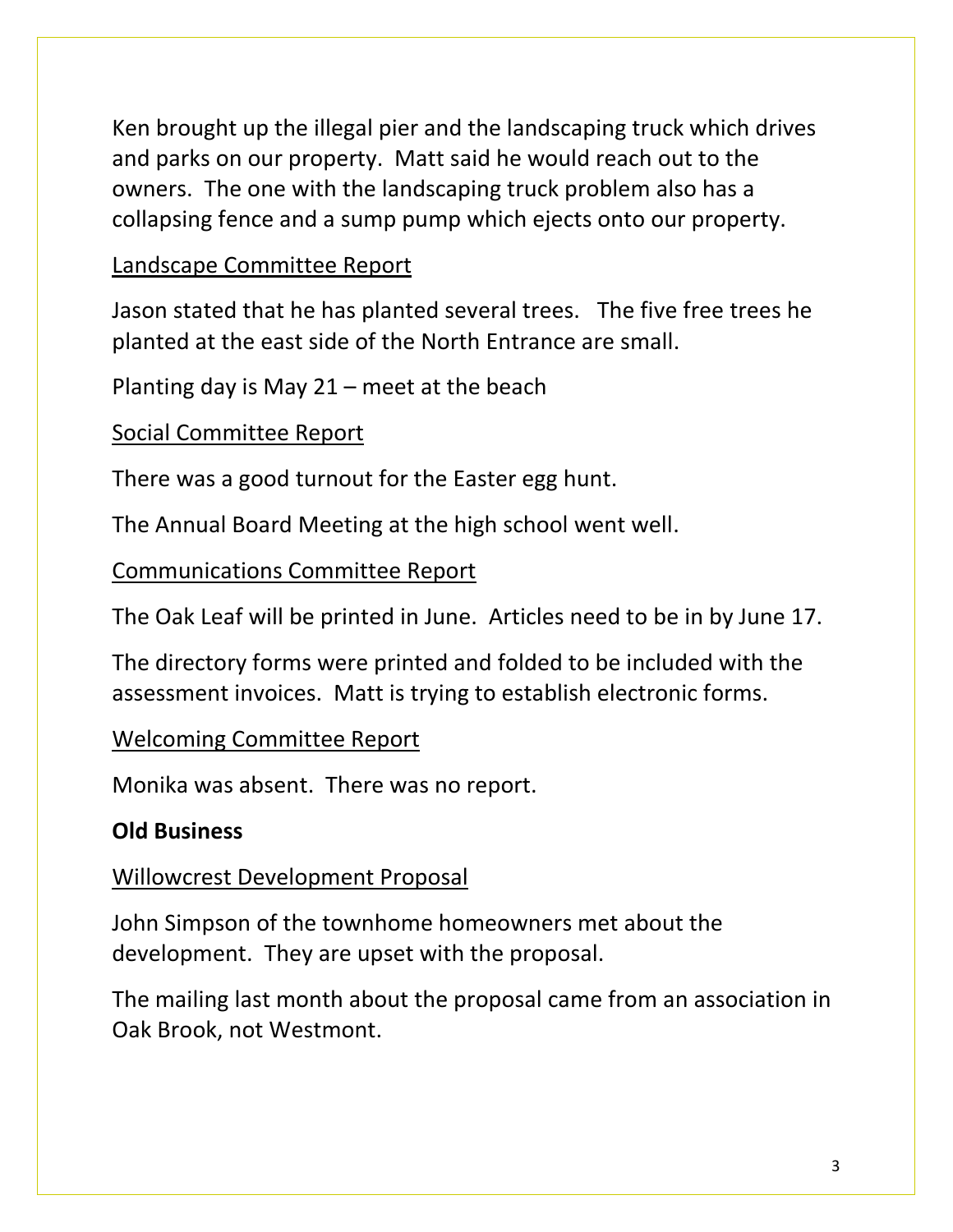Willowcrest is not on the Village Board's agenda for the next meeting. The developers are working on a conservation easement for the back nine so that portion of the golf course could not be developed in the future. This met with the approval of the homeowners on the golf course.

Matt would like to survey the homeowners in Oakwood to collect their concerns. After tallying up the most noted concerns, this could then be presented to the Village.

CORE is considering doing a benchmark survey about the current depth of the lake and then resurvey after the development to see if there have been any changes.

# Outlet Status

Matt made contact with Granite Construction. There are three ways to consider the problem:

- A. Address the erosion at the outlet.
- B. Replace the 30 feet of pipe or put in a sleeve.
- C. Extend and reroute the stormwater channel. This would be to our benefit as it will be in the Village Control and the Village would fund the majority of the project.

# **Election of Officers**

Doug Schwegman stepped down. Matt explained the if we hadn't written him in at the Annual Meeting, we would not be able to fill the seat until the next annual meeting. Matt talked to Fred Lienweber who was not at the Annual Meeting but did have write in votes and to Dave Koehler who expressed an interest in joining the Board. Fred stated he couldn't join at this time.

Lynette made a motion to nominate Dave Koehler to replace Doug Schwegman on the Board. Jeanie seconded and the motion carried.